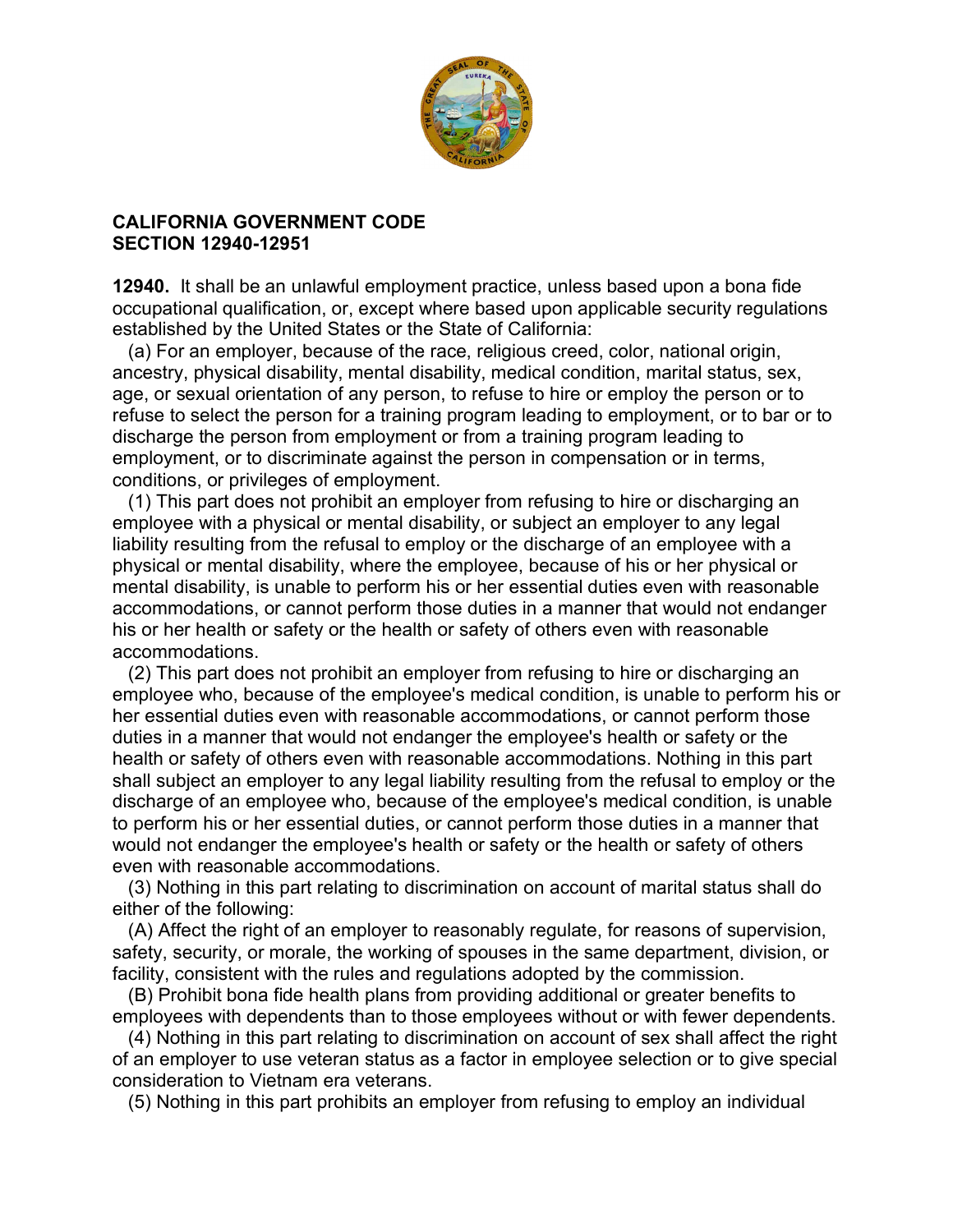because of his or her age if the law compels or provides for that refusal. Promotions within the existing staff, hiring or promotion on the basis of experience and training, rehiring on the basis of seniority and prior service with the employer, or hiring under an established recruiting program from high schools, colleges, universities, or trade schools do not, in and of themselves, constitute unlawful employment practices.

 (b) For a labor organization, because of the race, religious creed, color, national origin, ancestry, physical disability, mental disability, medical condition, marital status, sex, age, or sexual orientation of any person, to exclude, expel or restrict from its membership the person, or to provide only second-class or segregated membership or to discriminate against any person because of the race, religious creed, color, national origin, ancestry, physical disability, mental disability, medical condition, marital status, sex, age, or sexual orientation of the person in the election of officers of the labor organization or in the selection of the labor organization's staff or to discriminate in any way against any of its members or against any employer or against any person employed by an employer.

 (c) For any person to discriminate against any person in the selection or training of that person in any apprenticeship training program or any other training program leading to employment because of the race, religious creed, color, national origin, ancestry, physical disability, mental disability, medical condition, marital status, sex, age, or sexual orientation of the person discriminated against.

 (d) For any employer or employment agency to print or circulate or cause to be printed or circulated any publication, or to make any non-job-related inquiry of an employee or applicant, either verbal or through use of an application form, that expresses, directly or indirectly, any limitation, specification, or discrimination as to race, religious creed, color, national origin, ancestry, physical disability, mental disability, medical condition, marital status, sex, age, or sexual orientation, or any intent to make any such limitation, specification or discrimination. Nothing in this part prohibits an employer or employment agency from inquiring into the age of an applicant, or from specifying age limitations, where the law compels or provides for that action.

 (e) (1) Except as provided in paragraph (2) or (3), for any employer or employment agency to require any medical or psychological examination of an applicant, to make any medical or psychological inquiry of an applicant, to make any inquiry whether an applicant has a mental disability or physical disability or medical condition, or to make any inquiry regarding the nature or severity of a physical disability, mental disability, or medical condition.

 (2) Notwithstanding paragraph (1), an employer or employment agency may inquire into the ability of an applicant to perform job-related functions and may respond to an applicant's request for reasonable accommodation.

 (3) Notwithstanding paragraph (1), an employer or employment agency may require a medical or psychological examination or make a medical or psychological inquiry of a job applicant after an employment offer has been made but prior to the commencement of employment duties, provided that the examination or inquiry is job-related and consistent with business necessity and that all entering employees in the same job classification are subject to the same examination or inquiry.

 (f) (1) Except as provided in paragraph (2), for any employer or employment agency to require any medical or psychological examination of an employee, to make any medical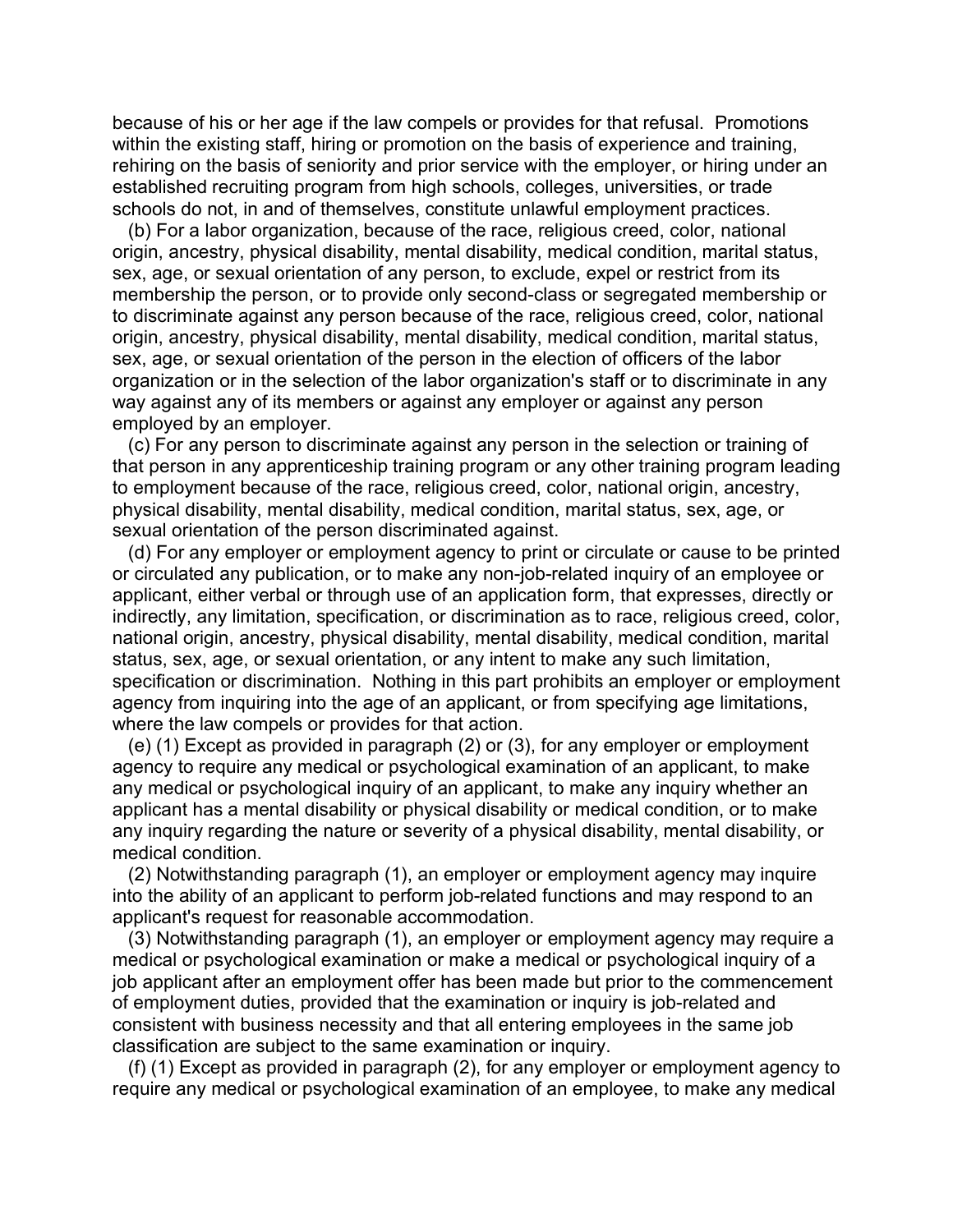or psychological inquiry of an employee, to make any inquiry whether an employee has a mental disability, physical disability, or medical condition, or to make any inquiry regarding the nature or severity of a physical disability, mental disability, or medical condition.

 (2) Notwithstanding paragraph (1), an employer or employment agency may require any examinations or inquiries that it can show to be job-related and consistent with business necessity. An employer or employment agency may conduct voluntary medical examinations, including voluntary medical histories, which are part of an employee health program available to employees at that worksite.

 (g) For any employer, labor organization, or employment agency to harass, discharge, expel, or otherwise discriminate against any person because the person has made a report pursuant to Section 11161.8 of the Penal Code that prohibits retaliation against hospital employees who report suspected patient abuse by health facilities or community care facilities.

 (h) For any employer, labor organization, employment agency, or person to discharge, expel, or otherwise discriminate against any person because the person has opposed any practices forbidden under this part or because the person has filed a complaint, testified, or assisted in any proceeding under this part.

 (i) For any person to aid, abet, incite, compel, or coerce the doing of any of the acts forbidden under this part, or to attempt to do so.

 (j) (1) For an employer, labor organization, employment agency, apprenticeship training program or any training program leading to employment, or any other person, because of race, religious creed, color, national origin, ancestry, physical disability, mental disability, medical condition, marital status, sex, age, or sexual orientation, to harass an employee, an applicant, or a person providing services pursuant to a contract. Harassment of an employee, an applicant, or a person providing services pursuant to a contract by an employee, other than an agent or supervisor, shall be unlawful if the entity, or its agents or supervisors, knows or should have known of this conduct and fails to take immediate and appropriate corrective action. An employer may also be responsible for the acts of nonemployees, with respect to sexual harassment of employees, applicants, or persons providing services pursuant to a contract in the workplace, where the employer, or its agents or supervisors, knows or should have known of the conduct and fails to take immediate and appropriate corrective action. In reviewing cases involving the acts of nonemployees, the extent of the employer's control and any other legal responsibility which the employer may have with respect to the conduct of those nonemployees shall be considered. An entity shall take all reasonable steps to prevent harassment from occurring. Loss of tangible job benefits shall not be necessary in order to establish harassment.

 (2) The provisions of this subdivision are declaratory of existing law, except for the new duties imposed on employers with regard to harassment.

 (3) An employee of an entity subject to this subdivision is personally liable for any harassment prohibited by this section that is perpetrated by the employee, regardless of whether the employer or covered entity knows or should have known of the conduct and fails to take immediate and appropriate corrective action.

 (4) (A) For purposes of this subdivision only, "employer" means any person regularly employing one or more persons or regularly receiving the services of one or more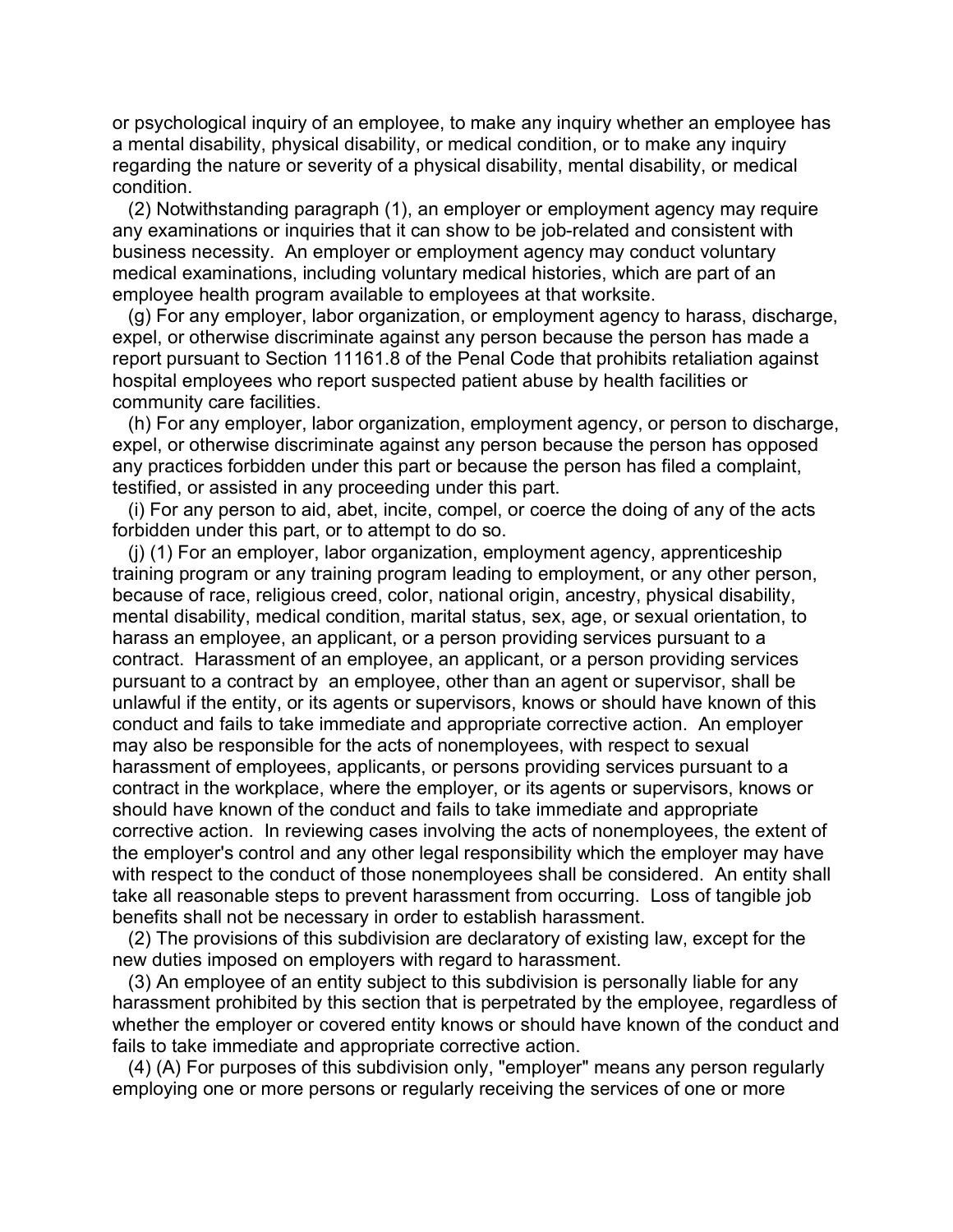persons providing services pursuant to a contract, or any person acting as an agent of an employer, directly or indirectly, the state, or any political or civil subdivision of the state, and cities. The definition of "employer" in subdivision (d) of Section 12926 applies to all provisions of this section other than this subdivision.

 (B) Notwithstanding subparagraph (A), for purposes of this subdivision, "employer" does not include a religious association or corporation not organized for private profit, except as provided in Section 12926.2.

 (C) For purposes of this subdivision, "harassment" because of sex includes sexual harassment, gender harassment, and harassment based on pregnancy, childbirth, or related medical conditions.

 (5) For purposes of this subdivision, "a person providing services pursuant to a contract" means a person who meets all of the following criteria:

 (A) The person has the right to control the performance of the contract for services and discretion as to the manner of performance.

(B) The person is customarily engaged in an independently established business.

 (C) The person has control over the time and place the work is performed, supplies the tools and instruments used in the work, and performs work that requires a particular skill not ordinarily used in the course of the employer's work.

 (k) For an employer, labor organization, employment agency, apprenticeship training program, or any training program leading to employment, to fail to take all reasonable steps necessary to prevent discrimination and harassment from occurring.

 (l) For an employer or other entity covered by this part to refuse to hire or employ a person or to refuse to select a person for a training program leading to employment or to bar or to discharge a person from employment or from a training program leading to employment, or to discriminate against a person in compensation or in terms, conditions, or privileges of employment because of a conflict between the person's religious belief or observance and any employment requirement, unless the employer or other entity covered by this part demonstrates that it has explored any available reasonable alternative means of accommodating the religious belief or observance, including the possibilities of excusing the person from those duties that conflict with his or her religious belief or observance or permitting those duties to be performed at another time or by another person, but is unable to reasonably accommodate the religious belief or observance without undue hardship on the conduct of the business of the employer or other entity covered by this part.

 Religious belief or observance, as used in this section, includes, but is not limited to, observance of a Sabbath or other religious holy day or days, and reasonable time necessary for travel prior and subsequent to a religious observance.

 (m) For an employer or other entity covered by this part to fail to make reasonable accommodation for the known physical or mental disability of an applicant or employee. Nothing in this subdivision or in paragraph (1) or (2) of subdivision (a) shall be construed to require an accommodation that is demonstrated by the employer or other covered entity to produce undue hardship to its operation.

 (n) For an employer or other entity covered by this part to fail to engage in a timely, good faith, interactive process with the employee or applicant to determine effective reasonable accommodations, if any, in response to a request for reasonable accommodation by an employee or applicant with a known physical or mental disability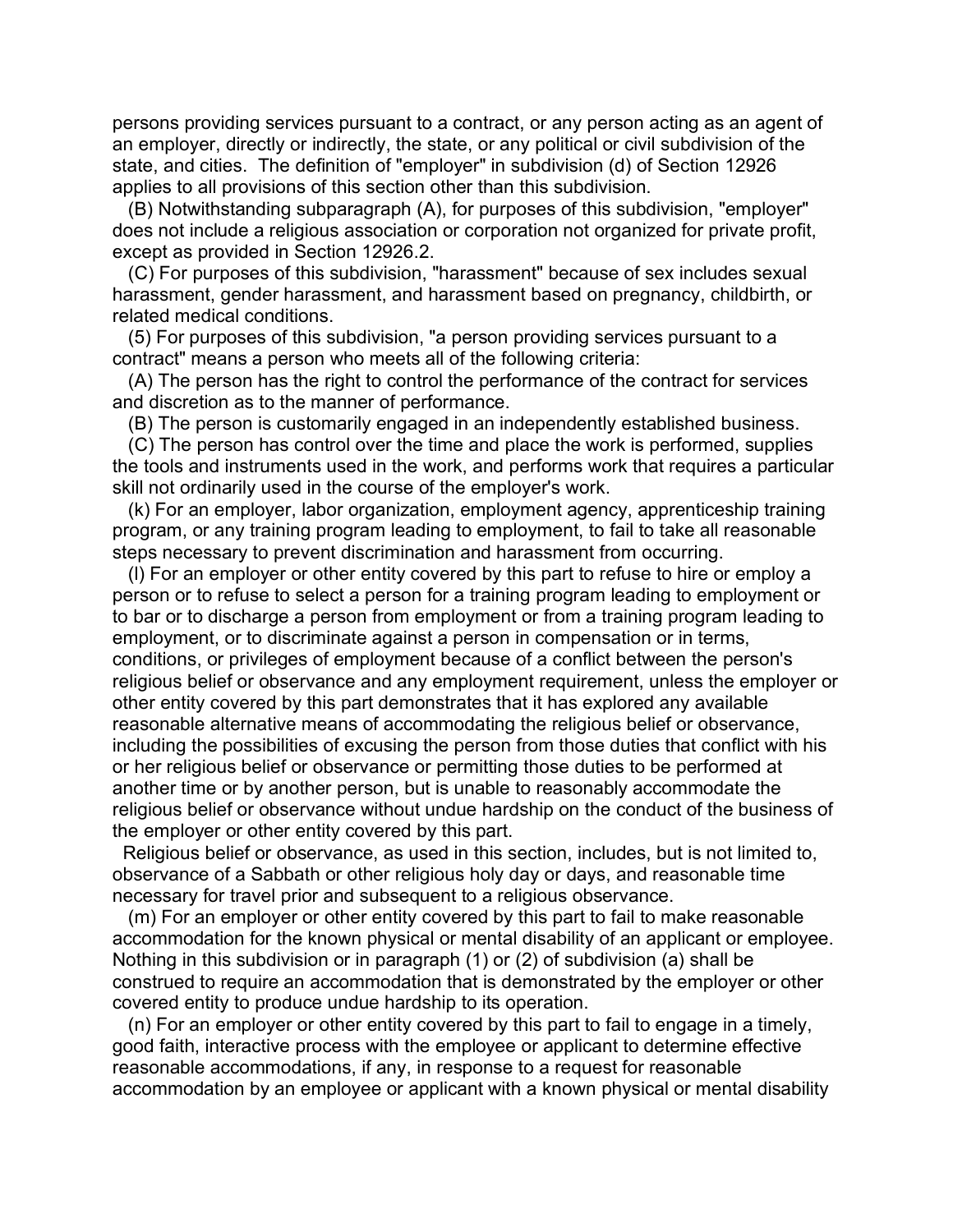or known medical condition.

 (o) For an employer or other entity covered by this part, to subject, directly or indirectly, any employee, applicant, or other person to a test for the presence of a genetic characteristic.

**12940.1.** For the purposes of paragraph (1) of subdivision (a) of Section 12940, it shall be presumed that an individual with heart trouble, as referred to in Section 3212 of the Labor Code, applying for either a firefighter position or participation in an apprenticeship training program leading to employment in that position, where the actual duties require physical, active fire suppression, or a law enforcement position, the principal duties of which clearly consist of active law enforcement, could not perform his or her duties in a manner which would not endanger his or her health or safety or the health or safety of others. This presumption may be overcome by the applicant or the department proving, by a preponderance of the evidence, that the applicant would be able to safely perform the job. Law enforcement, for the purposes of this section, means police officer, deputy sheriff, or sheriff whose principal duties consist of active law enforcement service.

**12940.3.** Prior to January 1, 1996, a study or survey of the costs, including litigation and reasonable accommodation expenses and other impacts on California employers of 15 or more employees, resulting from compliance with Title I of the Americans with Disabilities Act of 1990 (Public Law 101-336), shall be undertaken jointly by the California Chamber of Commerce, the Department of Fair Employment and Housing, Protection and Advocacy, Inc., and the State Department of Rehabilitation. The study shall also include an analysis of the benefits of the requirements of Title I of the Americans with Disabilities Act of 1990 (Public Law 101-336) to persons with disabilities. The results of the study shall be submitted to the Commission on Special Education for their review and recommendations. The study shall provide a basis for a recommendation to the Legislature and the Governor concerning whether the hardships imposed upon businesses outweigh the benefits to persons with disabilities when the requirements of Title I of the Americans with Disabilities Act of 1990 (Public Law 101- 336) are extended to California employers of 5 to 14, inclusive, employees by amending the Fair Employment and Housing Act to include people with mental disabilities as a protected class. In conducting the study and making a recommendation, the parties shall consider whether the additional requirements or consequences of being subject to the additional requirements will impose a significant hardship on employers of 5 to 14, inclusive, employees.

 It is the intent to the Legislature that if, at the conclusion of the study and report to the Legislature, it is determined that employers of between 5 and 14 employees would not have a significant hardship in implementing the requirements of Title I of the Americans with Disabilities Act of 1990 (Public Law 101-336), legislation should be introduced to require that employers with between 5 and 14 employees are covered by the requirements of Title I of the Americans with Disabilities Act of 1990 (Public Law 101- 336).

 The Legislature intends that all employers, including employers of 5 to 14, inclusive, employees, voluntarily comply with the requirements of Title I of the Americans with Disabilities Act of 1990 (Public Law 101-336) so that persons with mental disabilities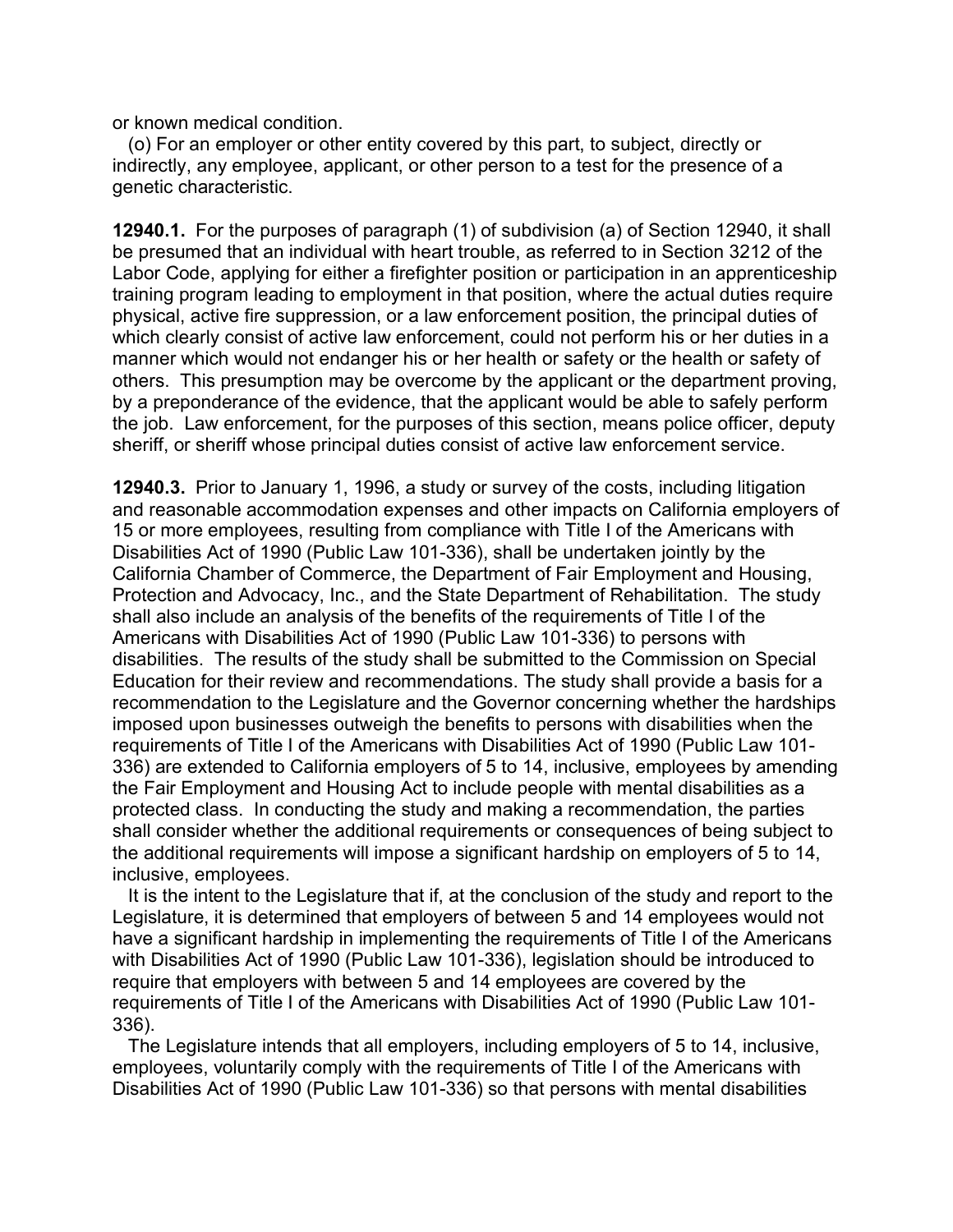can participate fully in the employment opportunities provided to all Californians. However, it is the intent of the Legislature that existing employment discrimination provisions covering employers of 5 to 14, inclusive, employees shall not be altered by amendments to this part that become effective on January 1, 1993.

**12941.** The Legislature hereby declares its rejection of the court of appeal opinion in Marks v. Loral Corp. (1997) 57 Cal.App.4th 30, and states that the opinion does not affect existing law in any way, including, but not limited to, the law pertaining to disparate treatment. The Legislature declares its intent that the use of salary as the basis for differentiating between employees when terminating employment may be found to constitute age discrimination if use of that criterion adversely impacts older workers as a group, and further declares its intent that the disparate impact theory of proof may be used in claims of age discrimination. The Legislature further reaffirms and declares its intent that the courts interpret the state's statutes prohibiting age discrimination in employment broadly and vigorously, in a manner comparable to prohibitions against sex and race discrimination, and with the goal of not only protecting older workers as individuals, but also of protecting older workers as a group, since they face unique obstacles in the later phases of their careers. Nothing in this section shall limit the affirmative defenses traditionally available in employment discrimination cases including, but not limited to, those set forth in Section 7286.7 of Title 2 of the California Code of Regulations.

**12942.** (a) Every employer in this state shall permit any employee who indicates in writing a desire in a reasonable time and can demonstrate the ability to do so, to continue his or her employment beyond any retirement date contained in any private pension or retirement plan.

 This employment shall continue so long as the employee demonstrates his or her ability to perform the functions of the job adequately and the employer is satisfied with the quality of work performed.

 (b) Any employee indicating this desire and continuing the employment shall give the employer written notice in reasonable time, of intent to retire or terminate when the retirement or termination occurs after the employee's retirement date.

 (c) Nothing in this section or Section 12941 shall be construed to prohibit any of the following:

 (1) To prohibit an institution of higher education, as defined by Section 1001 of Title 20 of the United States Code, from imposing a retirement policy for tenured faculty members, provided that the institution has a policy permitting reemployment of these individuals on a year-to-year basis.

 (2) To prohibit compulsory retirement of any employee who has attained 70 years of age and is a physician employed by a professional medical corporation, the articles or bylaws of which provide for compulsory retirement.

 (3) To prohibit compulsory retirement of any employee who has attained 65 years of age and who for the two-year period immediately before retirement was employed in a bona fide executive or a high policymaking position, if that employee is entitled to an immediate nonforfeitable annual retirement benefit from a pension, profit-sharing, savings, or deferred compensation plan, or any combination of those plans, of the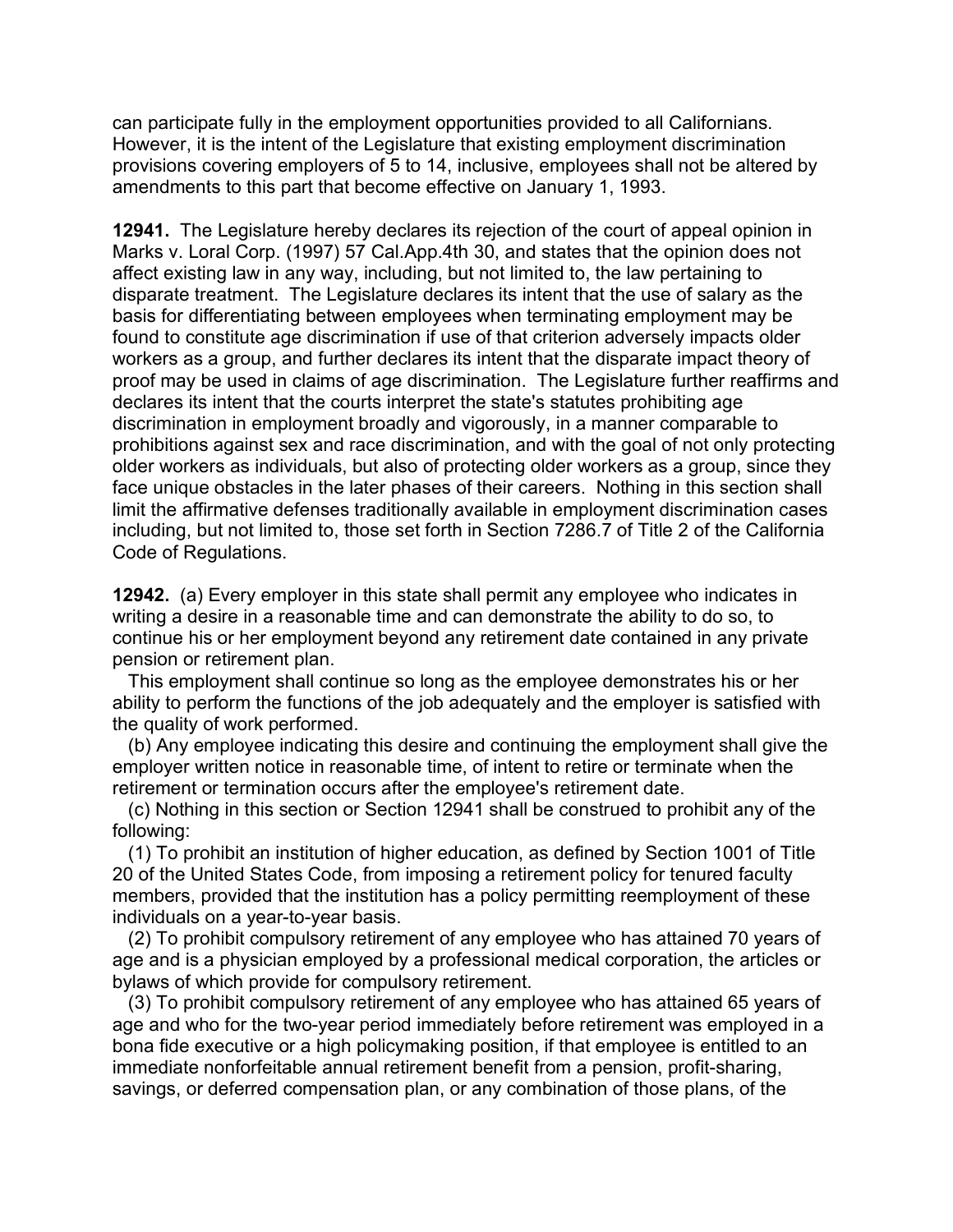employer for the employee, which equals in the aggregate at least twenty-seven thousand dollars (\$27,000).

**12943.** It shall be an unlawful employment practice unless based upon a bona fide occupational qualification:

 (a) For the governing board of any school district, because of the pregnancy of any female person, to refuse to hire or employ her, or to refuse to select her for a training program leading to employment, or to bar or to discharge her from employment or from a training program leading to employment, or to discriminate against her in compensation or in terms, conditions, or privileges of employment.

 (b) For the governing board of any school district to terminate any employee who is temporarily disabled, pursuant to or on the basis of an employment policy under which insufficient or no leave is available, if the policy has a disparate impact on employees of one sex and is not justified by necessity of the public schools.

**12944.** (a) It shall be unlawful for a licensing board to require any examination or establish any other qualification for licensing that has an adverse impact on any class by virtue of its race, creed, color, national origin or ancestry, sex, age, medical condition, physical disability, mental disability, or sexual orientation, unless the practice can be demonstrated to be job related.

 Where the commission, after hearing, determines that an examination is unlawful under this subdivision, the licensing board may continue to use and rely on the examination until such time as judicial review by the superior court of the determination is exhausted.

 If an examination or other qualification for licensing is determined to be unlawful under this section, that determination shall not void, limit, repeal, or otherwise affect any right, privilege, status, or responsibility previously conferred upon any person by the examination or by a license issued in reliance on the examination or qualification.

 (b) It shall be unlawful for a licensing board to fail or refuse to make reasonable accommodation to an individual's mental or physical disability or medical condition.

 (c) It shall be unlawful for any licensing board, unless specifically acting in accordance with federal equal employment opportunity guidelines or regulations approved by the commission, to print or circulate or cause to be printed or circulated any publication, or to make any non-job-related inquiry, either verbal or through use of an application form, which expresses, directly or indirectly, any limitation, specification, or discrimination as to race, religious creed, color, national origin, ancestry, physical disability, mental disability, medical condition, sex, age, or sexual orientation or any intent to make any such limitation, specification, or discrimination. Nothing in this subdivision shall prohibit any licensing board from making, in connection with prospective licensure or certification, an inquiry as to, or a request for information regarding, the physical fitness of applicants if that inquiry or request for information is directly related and pertinent to the license or the licensed position the applicant is applying for. Nothing in this subdivision shall prohibit any licensing board, in connection with prospective examinations, licensure, or certification, from inviting individuals with physical or mental disabilities to request reasonable accommodations or from making inquiries related to reasonable accommodations.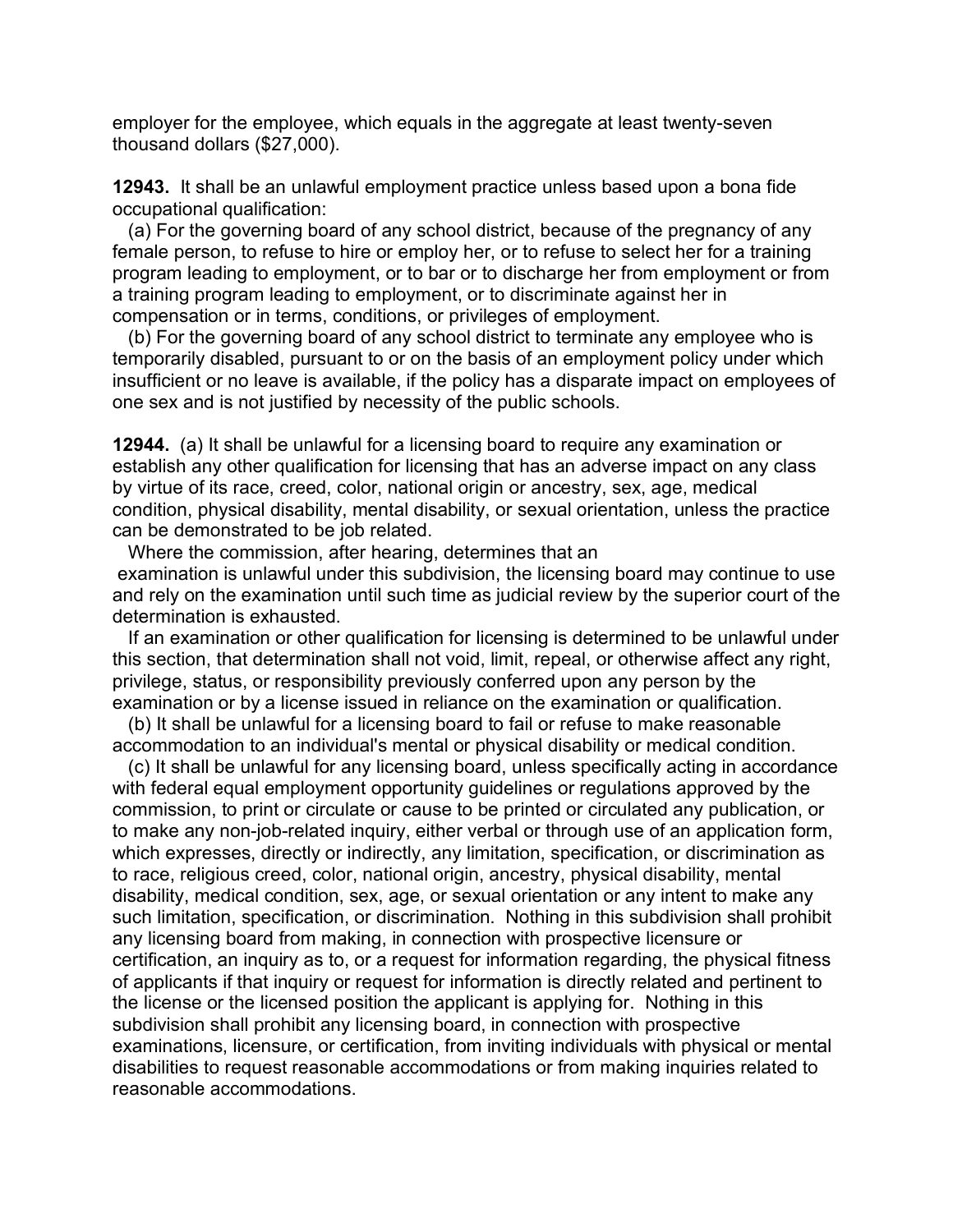(d) It is unlawful for a licensing board to discriminate against any person because the person has filed a complaint, testified, or assisted in any proceeding under this part.

 (e) It is unlawful for any licensing board to fail to keep records of applications for licensing or certification for a period of two years following the date of receipt of the applications.

 (f) As used in this section, "licensing board" means any state board, agency, or authority in the State and Consumer Services Agency that has the authority to grant licenses or certificates which are prerequisites to employment eligibility or professional status.

**12945.** In addition to the provisions that govern pregnancy, childbirth, or related medical conditions in Sections 12926 and 12940, it shall be an unlawful employment practice, unless based upon

a bona fide occupational qualification:

 (a) For an employer to refuse to allow a female employee disabled by pregnancy, childbirth, or related medical conditions to take a leave for a reasonable period of time not to exceed four months and thereafter return to work, as set forth in the commission's regulations. The employee shall be entitled to utilize any accrued vacation leave during this period of time. Reasonable period of time means that period during which the female employee is disabled on account of pregnancy, childbirth, or related medical conditions.

 An employer may require an employee who plans to take a leave pursuant to this subdivision to give the employer reasonable notice of the date the leave shall commence and the estimated duration of the leave.

 (b) (1) For an employer to refuse to provide reasonable accommodation for an employee for conditions related to pregnancy, childbirth, or related medical conditions, if she so requests, with the advice of her health care provider.

 (2) For an employer who has a policy, practice, or collective bargaining agreement requiring or authorizing the transfer of temporarily disabled employees to less strenuous or hazardous positions for the duration of the disability to refuse to transfer a pregnant female employee who so requests.

 (3) For an employer to refuse to temporarily transfer a pregnant female employee to a less strenuous or hazardous position for the duration of her pregnancy if she so requests, with the advice of her physician, where that transfer can be reasonably accommodated. However, no employer shall be required by this section to create additional employment that the employer would not otherwise have created, nor shall the employer be required to discharge any employee, transfer any employee with more seniority, or promote any employee who is not qualified to perform the job.

 (c) This section shall not be construed to affect any other provision of law relating to sex discrimination or pregnancy, or in any way to diminish the coverage of pregnancy, childbirth, or medical conditions related to pregnancy or childbirth under any other provisions of this part, including subdivision (a) of Section 12940.

**12945.1.** Sections 12945.2 and 19702.3 shall be known, and may be cited, as the Moore-Brown-Roberti Family Rights Act.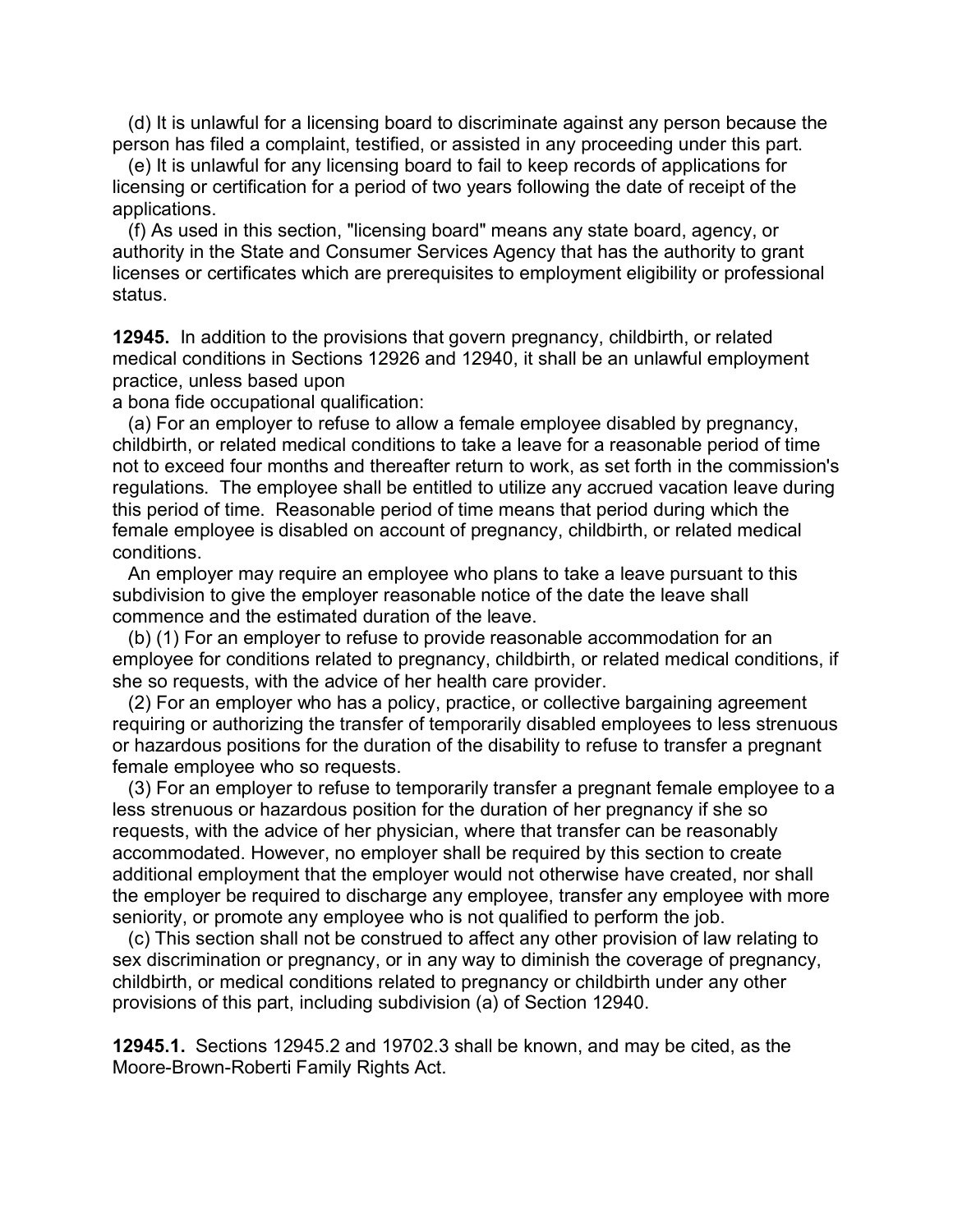**12945.2.** (a) Except as provided in subdivision (b), it shall be an unlawful employment practice for any employer, as defined in paragraph (2) of subdivision (c), to refuse to grant a request by any employee with more than 12 months of service with the employer, and who has at least 1,250 hours of service with the employer during the previous 12-month period, to take up to a total of 12 workweeks in any 12-month period for family care and medical leave. Family care and medical leave requested pursuant to this subdivision shall not be deemed to have been granted unless the employer provides the employee, upon granting the leave request, a guarantee of employment in the same or a comparable position upon the termination of the leave. The commission shall adopt a regulation specifying the elements of a reasonable request.

 (b) Notwithstanding subdivision (a), it shall not be an unlawful employment practice for an employer to refuse to grant a request for family care and medical leave by an employee if the employer employs less than 50 employees within 75 miles of the worksite where that employee is employed.

(c) For purposes of this section:

 (1) "Child" means a biological, adopted, or foster child, a stepchild, a legal ward, or a child of a person standing in loco parentis who is either of the following:

(A) Under 18 years of age.

(B) An adult dependent child.

(2) "Employer" means either of the following:

 (A) Any person who directly employs 50 or more persons to perform services for a wage or salary.

(B) The state, and any political or civil subdivision of the state and cities.

(3) "Family care and medical leave" means any of the following:

 (A) Leave for reason of the birth of a child of the employee, the placement of a child with an employee in connection with the adoption or foster care of the child by the employee, or the serious health condition of a child of the employee.

(B) Leave to care for a parent or a spouse who has a serious health condition.

 (C) Leave because of an employee's own serious health condition that makes the employee unable to perform the functions of the position of that employee, except for leave taken for disability on account of pregnancy, childbirth, or related medical conditions.

 (4) "Employment in the same or a comparable position" means employment in a position that has the same or similar duties and pay that can be performed at the same or similar geographic location as the position held prior to the leave.

(5) "FMLA" means the federal Family and Medical Leave Act of 1993 (P.L. 103-3).

(6) "Health care provider" means any of the following:

 (A) An individual holding either a physician's and surgeon's certificate issued pursuant to Article 4 (commencing with Section 2080) of Chapter 5 of Division 2 of the Business and Professions Code, an osteopathic physician's and surgeon's certificate issued pursuant to Article 4.5 (commencing with Section 2099.5) of Chapter 5 of Division 2 of the Business and Professions Code, or an individual duly licensed as a physician, surgeon, or osteopathic physician or surgeon in another state or jurisdiction, who directly treats or supervises the treatment of the serious health condition.

 (B) Any other person determined by the United States Secretary of Labor to be capable of providing health care services under the FMLA.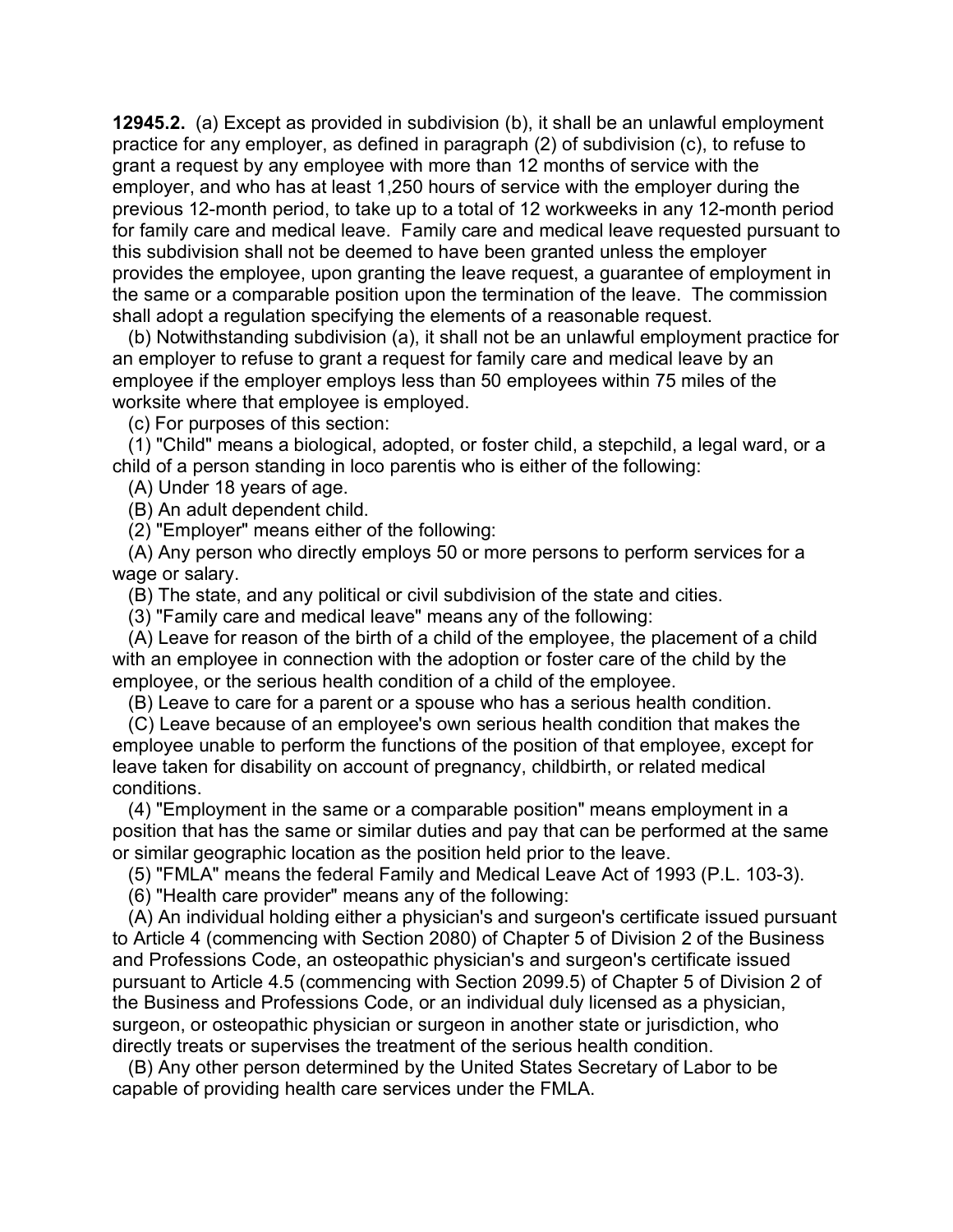(7) "Parent" means a biological, foster, or adoptive parent, a stepparent, a legal guardian, or other person who stood in loco parentis to the employee when the employee was a child.

 (8) "Serious health condition" means an illness, injury, impairment, or physical or mental condition that involves either of the following:

(A) Inpatient care in a hospital, hospice, or residential health care facility.

(B) Continuing treatment or continuing supervision by a health care provider.

 (d) An employer shall not be required to pay an employee for any leave taken pursuant to subdivision (a), except as required by subdivision (e).

 (e) An employee taking a leave permitted by subdivision (a) may elect, or an employer may require the employee, to substitute, for leave allowed under subdivision (a), any of the employee's accrued vacation leave or other accrued time off during this period or any other paid or unpaid time off negotiated with the employer. If an employee takes a leave because of the employee's own serious health condition, the employee may also elect, or the employer may also require the employee, to substitute accrued sick leave during the period of the leave. However, an employee shall not use sick leave during a period of leave in connection with the birth, adoption, or foster care of a child, or to care for a child, parent, or spouse with a serious health condition, unless mutually agreed to by the employer and the employee.

 (f) (1) During any period that an eligible employee takes leave pursuant to subdivision (a) or takes leave that qualifies as leave taken under the FMLA, the employer shall maintain and pay for coverage under a "group health plan," as defined in Section 5000(b)

(1) of the Internal Revenue Code of 1986, for the duration of the leave, not to exceed 12 workweeks in a 12-month period, commencing on the date leave taken under the FMLA commences, at the level and under the conditions coverage would have been provided if the employee had continued in employment continuously for the duration of the leave. Nothing in the preceding sentence shall preclude an employer from maintaining and paying for coverage under a "group health plan" beyond 12 workweeks. An employer may recover the premium that the employer paid as required by this subdivision for maintaining coverage for the employee under the group health plan if both of the following conditions occur:

 (A) The employee fails to return from leave after the period of leave to which the employee is entitled has expired.

 (B) The employee's failure to return from leave is for a reason other than the continuation, recurrence, or onset of a serious health condition that entitles the employee to leave under subdivision (a) or other circumstances beyond the control of the employee.

 (2) Any employee taking leave pursuant to subdivision (a) shall continue to be entitled to participate in employee health plans for any period during which coverage is not provided by the employer under paragraph (1), employee benefit plans, including life, short-term, or long-term disability or accident insurance, pension and retirement plans, and supplemental unemployment benefit plans to the same extent and under the same conditions as apply to an unpaid leave taken for any purpose other than those described in subdivision (a). In the absence of these conditions an employee shall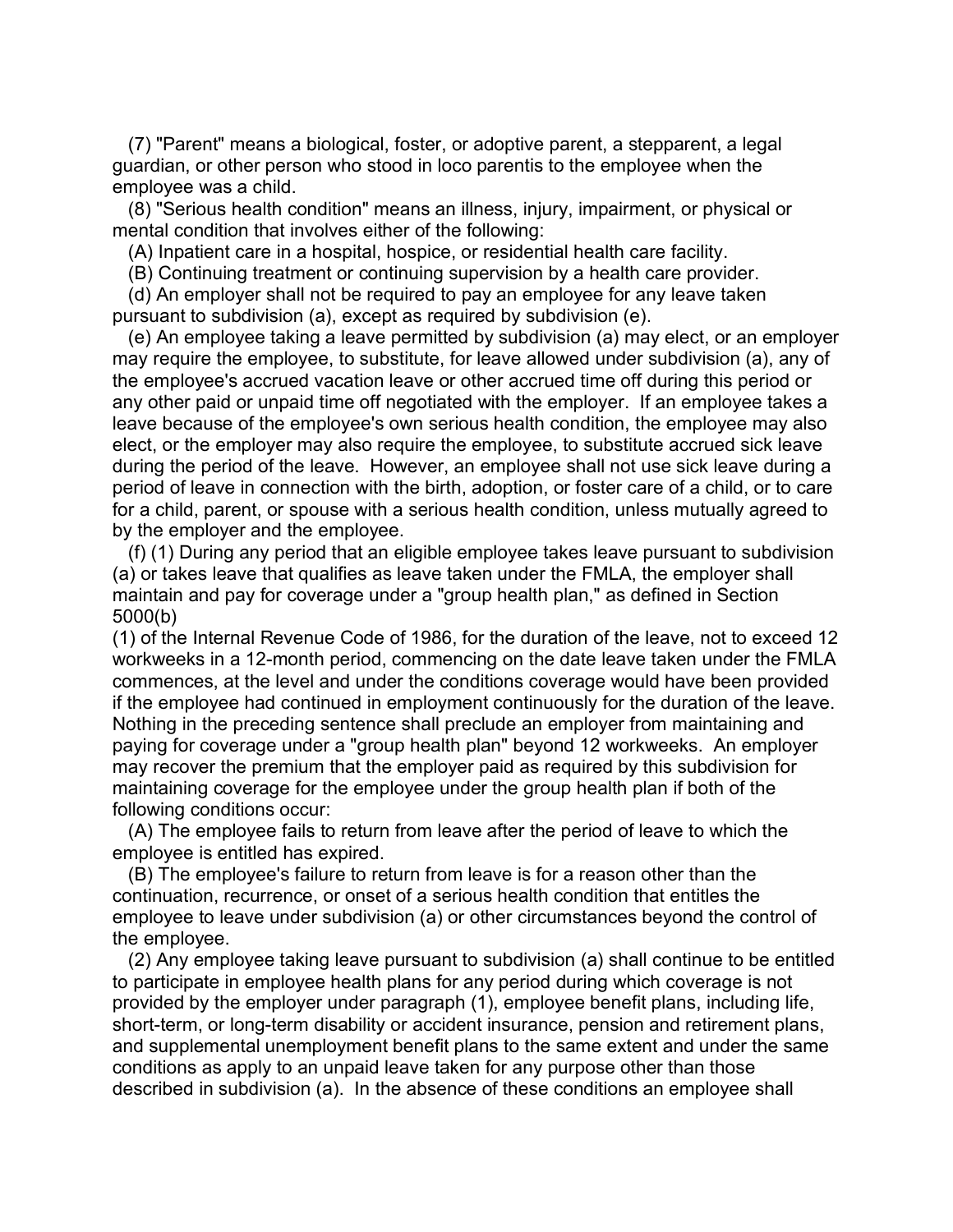continue to be entitled to participate in these plans and, in the case of health and welfare employee benefit plans, including life, short-term, or long-term disability or accident insurance, or other similar plans, the employer may, at his or her discretion, require the employee to pay premiums, at the group rate, during the period of leave not covered by any accrued vacation leave, or other accrued time off, or any other paid or unpaid time off negotiated with the employer, as a condition of continued coverage during the leave period. However, the nonpayment of premiums by an employee shall not constitute a break in service, for purposes of longevity, seniority under any collective bargaining agreement, or any employee benefit plan.

 For purposes of pension and retirement plans, an employer shall not be required to make plan payments for an employee during the leave period, and the leave period shall not be required to be counted for purposes of time accrued under the plan. However, an employee covered by a pension plan may continue to make contributions in accordance with the terms of the plan during the period of the leave.

 (g) During a family care and medical leave period, the employee shall retain employee status with the employer, and the leave shall not constitute a break in service, for purposes of longevity, seniority under any collective bargaining agreement, or any employee benefit plan. An employee returning from leave shall return with no less seniority than the employee had when the leave commenced, for purposes of layoff, recall, promotion, job assignment, and seniority-related benefits such as vacation.

 (h) If the employee's need for a leave pursuant to this section is foreseeable, the employee shall provide the employer with reasonable advance notice of the need for the leave.

 (i) If the employee's need for leave pursuant to this section is foreseeable due to a planned medical treatment or supervision, the employee shall make a reasonable effort to schedule the treatment or supervision to avoid disruption to the operations of the employer, subject to the approval of the health care provider of the individual requiring the treatment or supervision.

 (j) (1) An employer may require that an employee's request for leave to care for a child, a spouse, or a parent who has a serious health condition be supported by a certification issued by the health care provider of the individual requiring care. That certification shall be sufficient if it includes all of the following:

(A) The date on which the serious health condition commenced.

(B) The probable duration of the condition.

 (C) An estimate of the amount of time that the health care provider believes the employee needs to care for the individual requiring the care.

 (D) A statement that the serious health condition warrants the participation of a family member to provide care during a period of the treatment or supervision of the individual requiring care.

 (2) Upon expiration of the time estimated by the health care provider in subparagraph (C) of paragraph (1), the employer may require the employee to obtain recertification, in accordance with the procedure provided in paragraph (1), if additional leave is required.

 (k) (1) An employer may require that an employee's request for leave because of the employee's own serious health condition be supported by a certification issued by his or her health care provider. That certification shall be sufficient if it includes all of the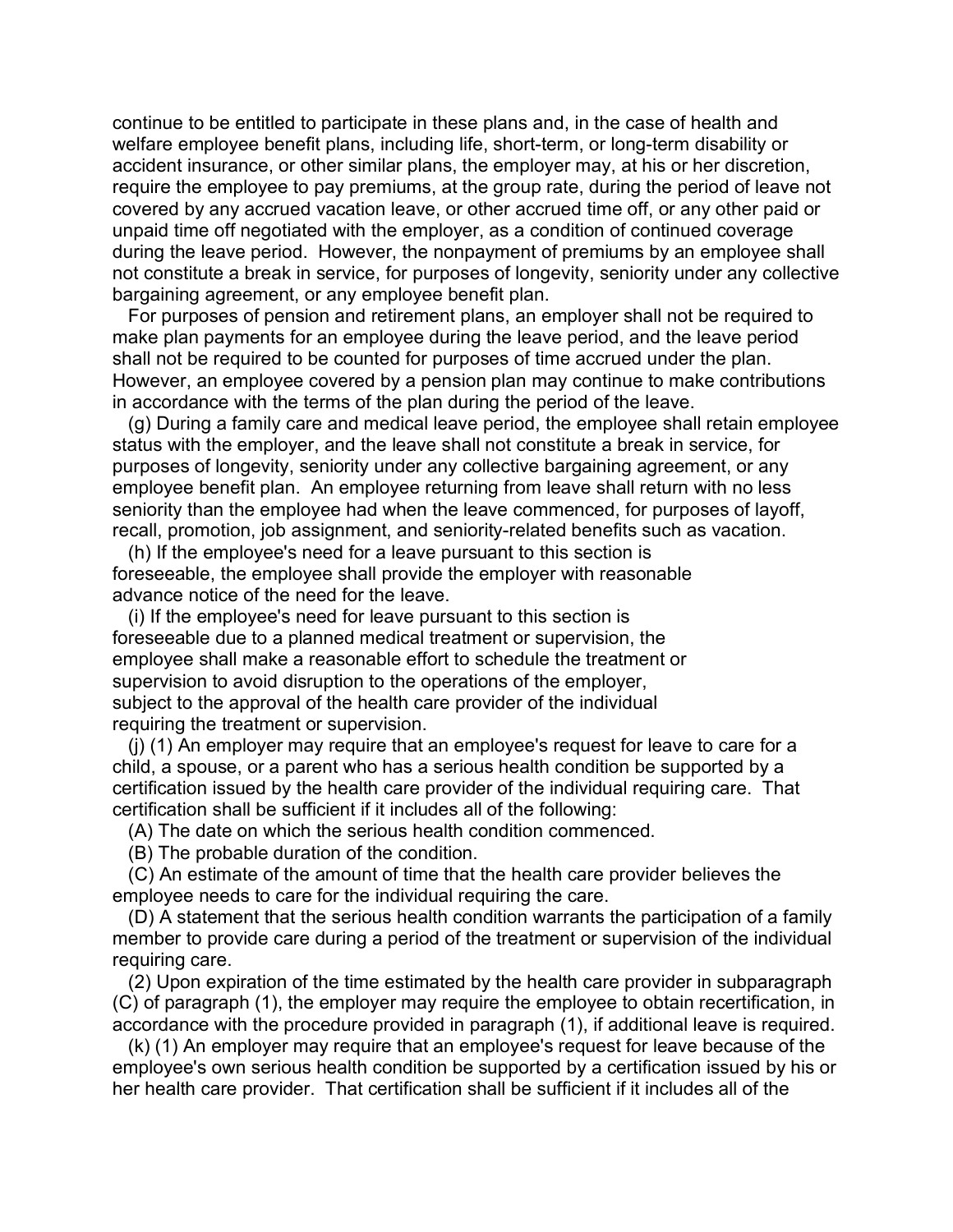following:

(A) The date on which the serious health condition commenced.

(B) The probable duration of the condition.

 (C) A statement that, due to the serious health condition, the employee is unable to perform the function of his or her position.

 (2) The employer may require that the employee obtain subsequent recertification regarding the employee's serious health condition on a reasonable basis, in accordance with the procedure provided in paragraph (1), if additional leave is required.

 (3) (A) In any case in which the employer has reason to doubt the validity of the certification provided pursuant to this section, the employer may require, at the employer's expense, that the employee obtain the opinion of a second health care provider, designated or approved by the employer, concerning any information certified under paragraph (1).

 (B) The health care provider designated or approved under subparagraph (A) shall not be employed on a regular basis by the employer.

 (C) In any case in which the second opinion described in subparagraph (A) differs from the opinion in the original certification, the employer may require, at the employer's expense, that the employee obtain the opinion of a third health care provider, designated or approved jointly by the employer and the employee, concerning the information certified under paragraph (1).

 (D) The opinion of the third health care provider concerning the information certified under paragraph (1) shall be considered to be final and shall be binding on the employer and the employee.

 (4) As a condition of an employee's return from leave taken because of the employee's own serious health condition, the employer may have a uniformly applied practice or policy that requires the employee to obtain certification from his or her health care provider that the employee is able to resume work. Nothing in this paragraph shall supersede a valid collective bargaining agreement that governs the return to work of that employee.

 (l) It shall be an unlawful employment practice for an employer to refuse to hire, or to discharge, fine, suspend, expel, or discriminate against, any individual because of any of the following:

 (1) An individual's exercise of the right to family care and medical leave provided by subdivision (a).

 (2) An individual's giving information or testimony as to his or her own family care and medical leave, or another person's family care and medical leave, in any inquiry or proceeding related to rights guaranteed under this section.

 (m) This section shall not be construed to require any changes in existing collective bargaining agreements during the life of the contract, or until January 1, 1993, whichever occurs first.

 (n) The amendments made to this section by the act adding this subdivision shall not be construed to require any changes in existing collective bargaining agreements during the life of the contract, or until February 5, 1994, whichever occurs first.

 (o) The provisions of this section shall be construed as separate and distinct from those of Section 12945.

(p) Leave provided for pursuant to this section may be taken in one or more periods.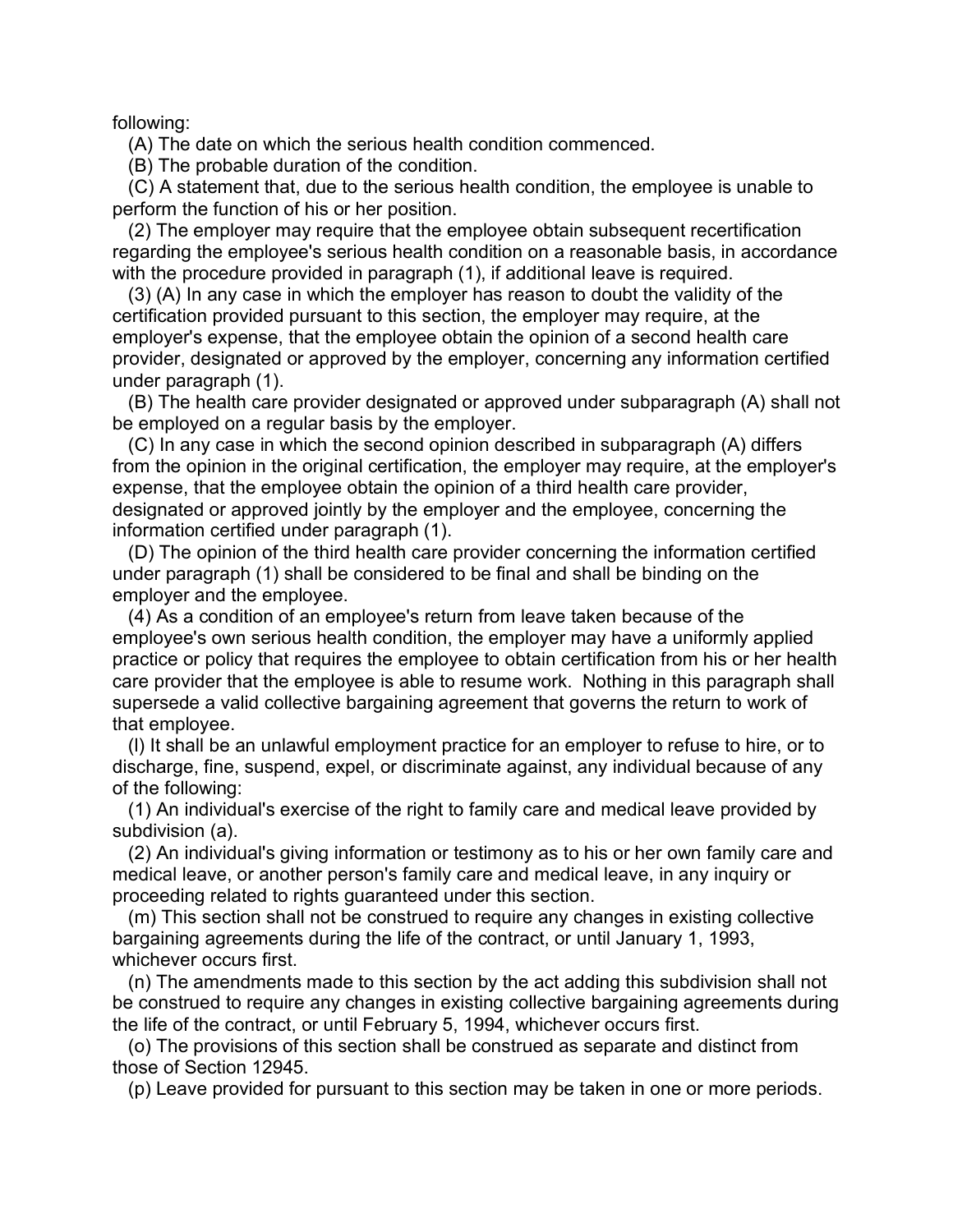The 12-month period during which 12 workweeks of leave may be taken under this section shall run concurrently with the 12-month period under the FMLA, and shall commence the date leave taken under the FMLA commences.

 (q) In any case in which both parents entitled to leave under subdivision (a) are employed by the same employer, the employer shall not be required to grant leave in connection with the birth, adoption, or foster care of a child that would allow the parents family care and medical leave totaling more than the amount specified in subdivision (a).

 (r) (1) Notwithstanding subdivision (a), an employer may refuse to reinstate an employee returning from leave to the same or a comparable position if all of the following apply:

 (A) The employee is a salaried employee who is among the highest paid 10 percent of the employer's employees who are employed within 75 miles of the worksite at which that employee is employed.

 (B) The refusal is necessary to prevent substantial and grievous economic injury to the operations of the employer.

 (C) The employer notifies the employee of the intent to refuse reinstatement at the time the employer determines the refusal is necessary under subparagraph (B).

 (2) In any case in which the leave has already commenced, the employer shall give the employee a reasonable opportunity to return to work following the notice prescribed by subparagraph (C).

 (s) Leave taken by an employee pursuant to this section shall run concurrently with leave taken pursuant to the FMLA, except for any leave taken under the FMLA for disability on account of pregnancy, childbirth, or related medical conditions. The aggregate amount of leave taken under this section or the FMLA, or both, except for leave taken for disability on account of pregnancy, childbirth, or related medical conditions, shall not exceed 12 workweeks in a 12-month period. An employee is entitled to take, in addition to the leave provided for under this section and the FMLA, the leave provided for in Section 12945, if the employee is otherwise qualified for that leave.

**12945.5.** It shall be an unlawful employment practice for an employer to require any employee to be sterilized as a condition of employment.

**12946.** It shall be an unlawful practice for employers, labor organizations, and employment agencies subject to the provisions of this part to fail to maintain and preserve any and all applications, personnel, membership, or employment referral records and files for a minimum period of two years after the records and files are initially created or received, or for employers to fail to retain personnel files of applicants or terminated employees for a minimum period of two years after the date of the employment action taken. For the purposes of this section, the State Personnel Board is exempt from the two-year retention requirement and shall instead, maintain the records and files for a period of one year. Upon notice that a verified complaint against it has been filed under this part, any such employer, labor organization, or employment agency shall maintain and preserve any and all records and files until the complaint is fully and finally disposed of and all appeals or related proceedings terminated. The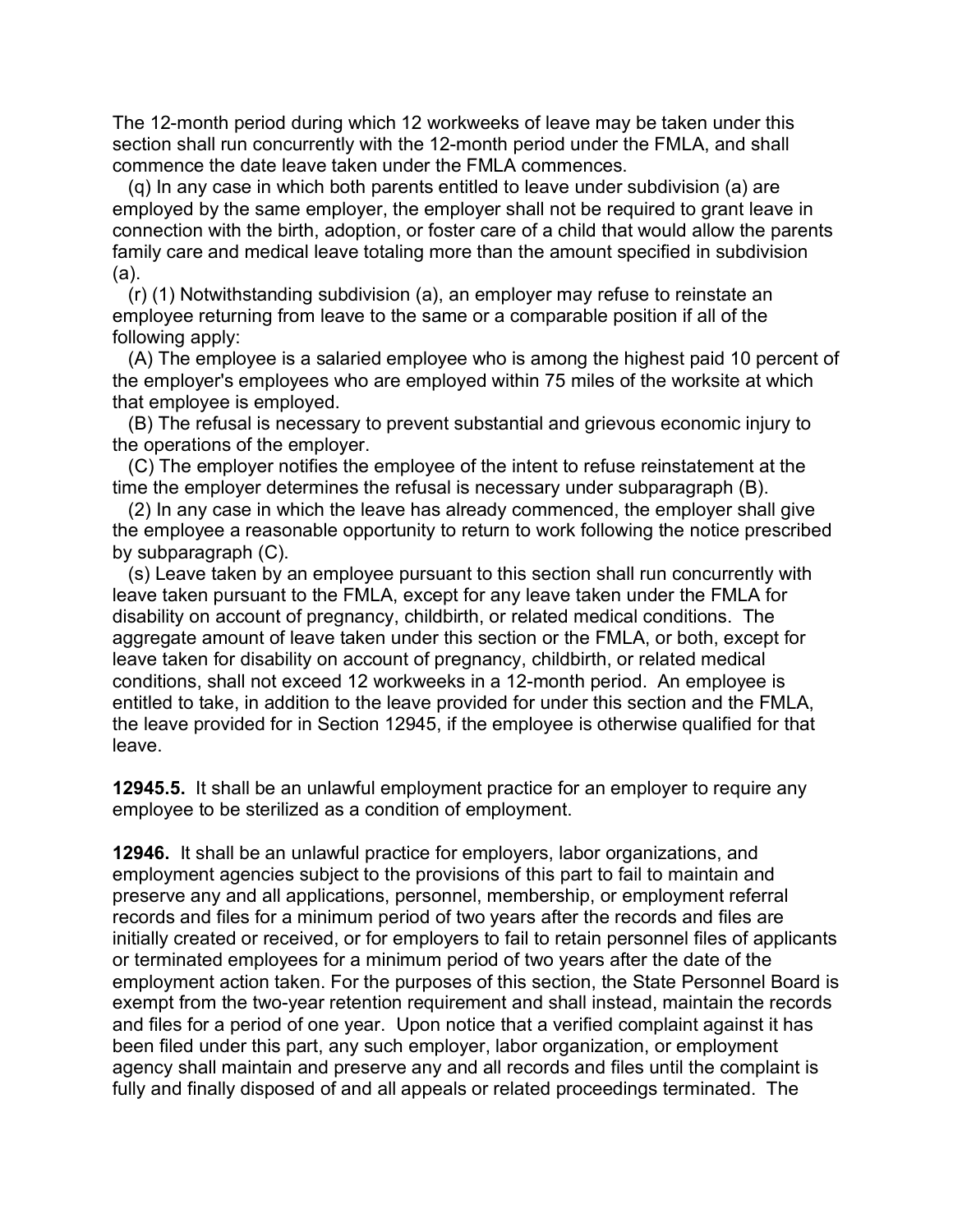commission shall adopt suitable rules, regulations, and standards to carry out the purposes of this section.

 Where necessary, the department, pursuant to its powers under Section 12974, may seek temporary or preliminary judicial relief to enforce this section.

12947. It shall not be an unlawful practice under this part for an employer or labor organization to provide or make financial provision for child care services of a custodial or other nature for its employees or members who are responsible for minor children.

12947.5. (a) It shall be an unlawful employment practice for an employer to refuse to permit an employee to wear pants on account of the sex of the employee.

 (b) Nothing in this section shall prohibit an employer from requiring employees in a particular occupation to wear a uniform.

 (c) Nothing in this section shall prohibit an employer from requiring an employee to wear a costume while that employee is portraying a specific character or dramatic role.

 (d) The commission may exempt an employer from the requirements of this section for good cause shown and shall adopt standards and procedures for granting exemptions.

**12948.** It is an unlawful practice under this part for a person to deny or to aid, incite, or conspire in the denial of the rights created by Section 51, 51.5, 51.7, 54, 54.1, or 54.2 of the Civil Code.

**12949.** Nothing in this part relating to gender-based discrimination affects the ability of an employer to require an employee to adhere to reasonable workplace appearance, grooming, and dress standards not

precluded by other provisions of state or federal law, provided that an employer shall allow an employee to appear or dress consistently with the employee's gender identity.

**12950.** In addition to employer responsibilities set forth in subdivisions (j) and (k) of Section 12940 and in rules adopted by the department and the commission, every employer shall act to ensure a workplace free of sexual harassment by implementing the following minimum requirements:

 (a) The department shall amend its current poster on discrimination in employment to include information relating to the illegality of sexual harassment. This amended poster shall be distributed to employers when the supply of the current poster is exhausted. One copy of the amended poster shall be provided by the department to an employer upon request. The amended poster shall be available at each office of the department, and shall be mailed if the request includes a self-addressed envelope with postage affixed. Multiple copies of the amended poster shall be made available online by the Department of Fair Employment and Housing. Each employer shall post the amended poster in a prominent and accessible location in the workplace.

 (b) Each employer shall obtain from the department its information sheet on sexual harassment, which the department shall make available to employers for reproduction and distribution to employees. One copy of the information sheet shall be provided by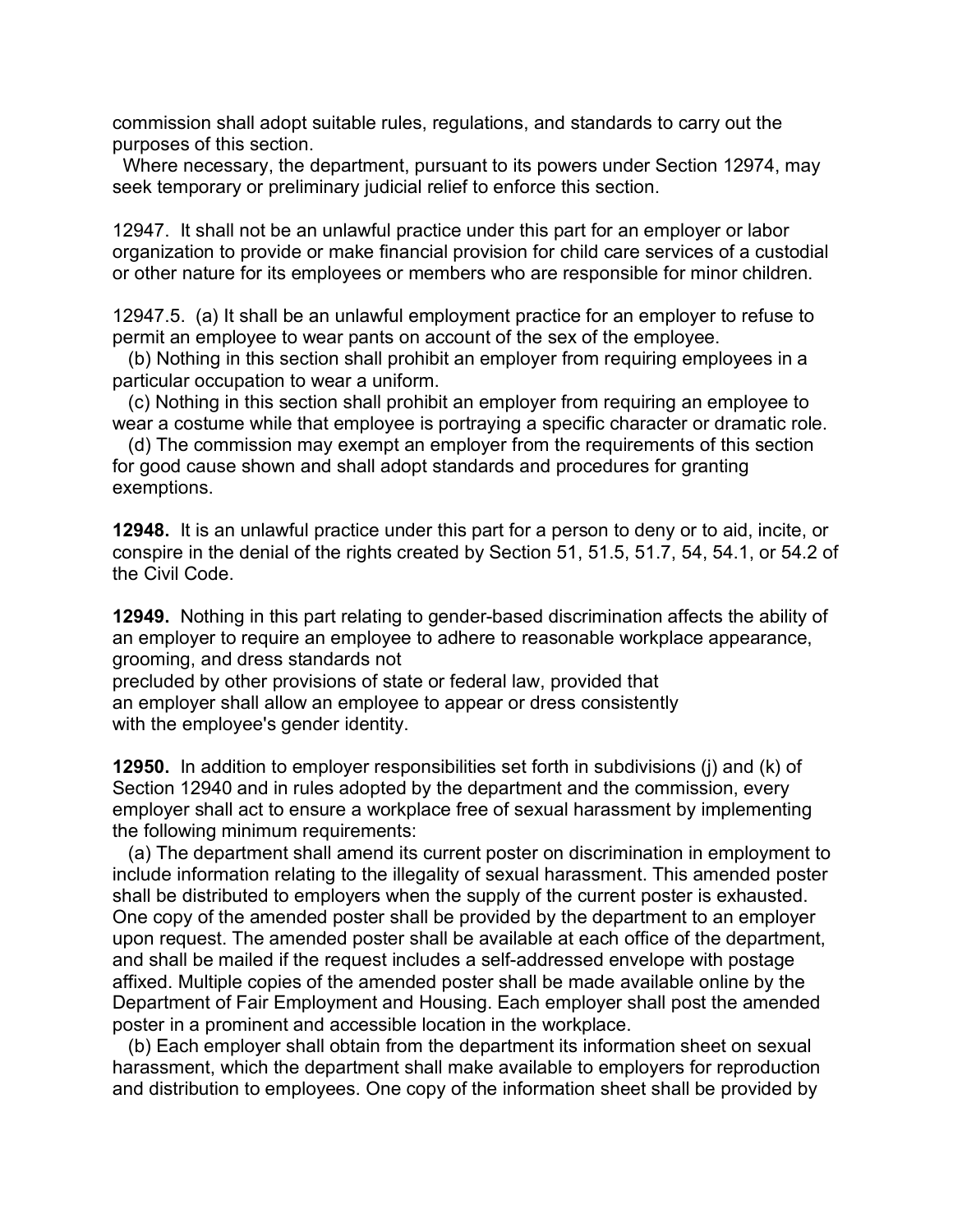the department to an employer upon request. The information sheets shall be available at each office of the department, and shall be mailed if the request includes a selfaddressed envelope with postage affixed. Multiple copies of the information sheet shall be made available online by the Department of Fair Employment and Housing. Each employer shall distribute this information sheet to its employees, unless the employer provides equivalent information to its employees that contains, at a minimum, components on the following:

(1) The illegality of sexual harassment.

(2) The definition of sexual harassment under applicable state and federal law.

(3) A description of sexual harassment, utilizing examples.

(4) The internal complaint process of the employer available to the employee.

 (5) The legal remedies and complaint process available through the department and the commission.

(6) Directions on how to contact the department and the commission.

 (7) The protection against retaliation provided by Section 7287.8 of Title 2 of the California Code of Regulations for opposing the practices prohibited by this article or for filing a complaint with, or otherwise participating in an investigation, proceeding, or hearing conducted by, the department or the commission.

 (c) The information sheet or information required to be distributed to employees pursuant to subdivision (b) shall be delivered in a manner that ensures distribution to each employee, such as including the information sheet or information with an employee's pay.

 (d) Notwithstanding subdivisions (j) and (k) of Section 12940, a claim that the information sheet or information required to be distributed pursuant to this section did not reach a particular individual or individuals shall not in and of itself result in the liability of any employer to any present or former employee or applicant in any action alleging sexual harassment. Conversely, an employer's compliance with this section does not insulate the employer from liability for sexual harassment of any current or former employee or applicant.

 (e) If an employer violates the requirements of this section, the commission shall issue an order requiring the employer to comply with these requirements.

**12950.1.** (a) By January 1, 2006, an employer having 50 or more employees shall provide at least two hours of classroom or other effective interactive training and education regarding sexual harassment to all supervisory employees in California who are employed as of July 1, 2005, and to all new supervisory employees within six months of their assumption of a supervisory position. Any employer who has provided this training and education to a supervisory employee after January 1, 2003, is not required to provide training and education by the January 1, 2006, deadline. After January 1, 2006, each employer covered by this section shall provide sexual harassment training and education to each supervisory employee in California once every two years. The training and education required by this section shall include information and practical guidance regarding the federal and state statutory provisions concerning the prohibition against and the prevention and correction of sexual harassment and the remedies available to victims of sexual harassment in employment.